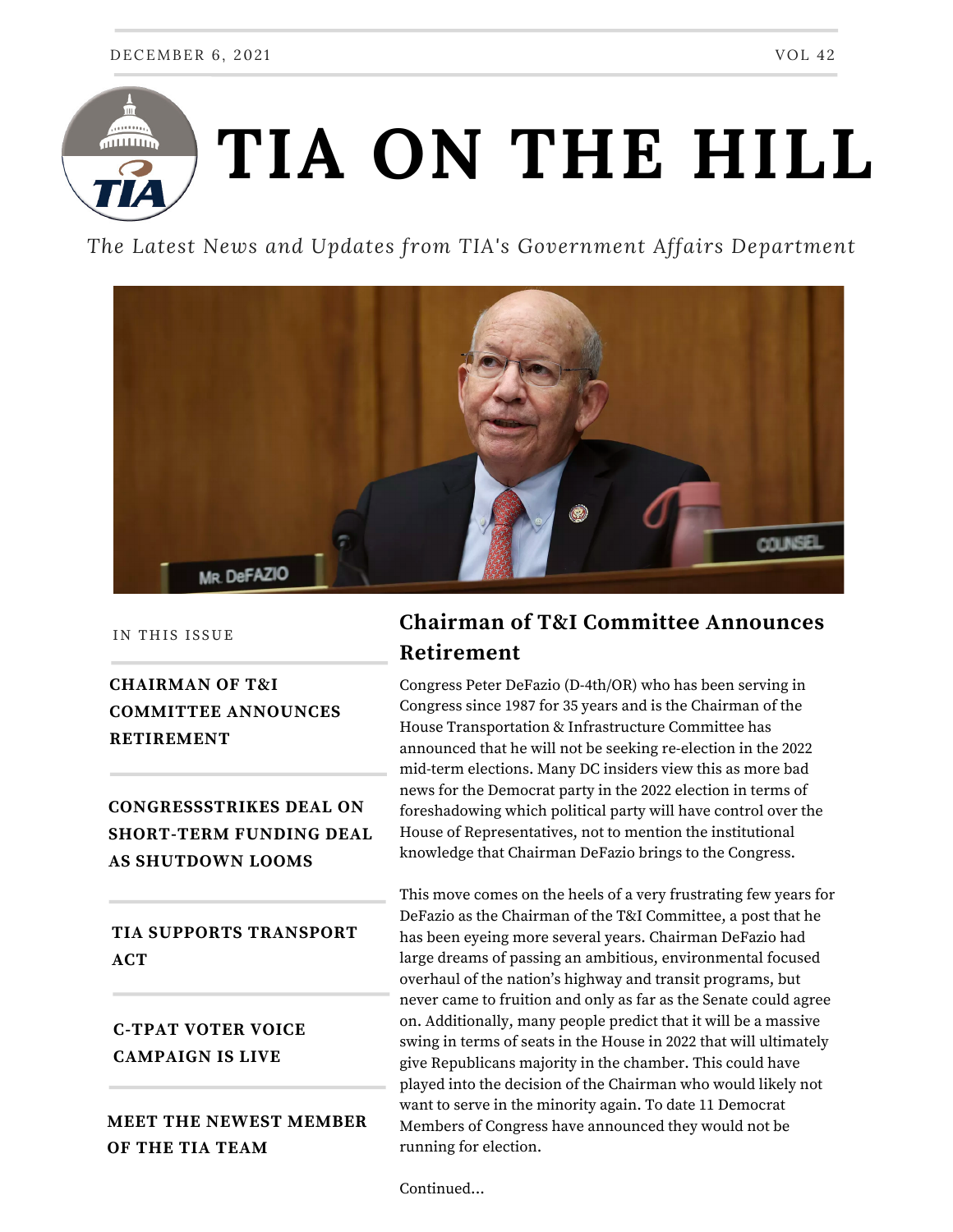The next likely candidate to the be the lead Democrat on the Committee would be Delegate Eleanor Holmes Norton (D-DC). After that Congresswoman Eddie Bernice Johnson (D-30th/TX) who has also announced retirement and Congressman Rick Larsen (D-2nd/WA) who TIA has a good relationship with.

TIA has already begun the process of meeting with several of the key senior Democratic Members of the T&I Committee to ensure that the Association is well positioned for the next leader of the Committee on the Democrat side of the political aisle.

# **Congress Strikes Deal on Short-Term Funding Deal as Shutdown Looms**

Late last week, the House and Senate passed a short-term extension stopgap spending bill that prevented a potential government shutdown that would have began at midnight on Friday, December 3rd. There was alot of discussion from several Senate Republicans who were threatening to shut the government down because of the "outrageous" spending levels and the COVID-19 vaccine mandate. The short-term extension will extend funding levels to February 18, 2022 and the funding levels remain the same as when President Trump was in office.

The House passed the stop gap measure first with a vote of 221 to 212 with all Democrats and 1 Republican voting Yes and no Democrats voting No. Later that day, the Senate passed it 69-28 with a lot of bipartisan support. Senate Republicans agreed to pass the bill quickly if a vote was allowed on defunding the President's vaccine mandate sponsored by Senator Mike Lee (R-UT). The vote was allowed and was defeated 48-50 with Senators Thune (R-SD) and Hagerty (R-TN) missing the vote, but would not have mattered since Vice President Harris would have the tie breaking vote.

Democratic leaders in the House and the Senate hope this 11-week patch will give them enoiugh time to strike a deal with Republicans ti fund the military and non-defense agencies at updated levels.

#### **TIA Supports TRANSPORT Act**

TIA has formally supported H.R. 5846, the "Truckers Responding At National Shipping Ports Overcoming Retail Turmoil" or TRANSPORT Act. The legislation would mitigate complex and pressing issues during national crisis like the COVID-19 pandemic.

The TRANSPORT Act, which is sponsored by Kansas Republican, Tracey Mann would use previous unallocated CARES Act funds to support motor carriers via grant programs. This legislation bypasses the over-complicated and backward laws of California and other states to allow trucking companies to meet a single federal standard for entry during times of emergency.

Congress needs to get creative to combat a bottle-necked supply chain. TIA applauds Congressman Mann in this introduction. Unfortunately, no Democrat co-sponsored the bill so passage is unlikely. TIA will continue to work on this legislation and keep members abreast of updates.